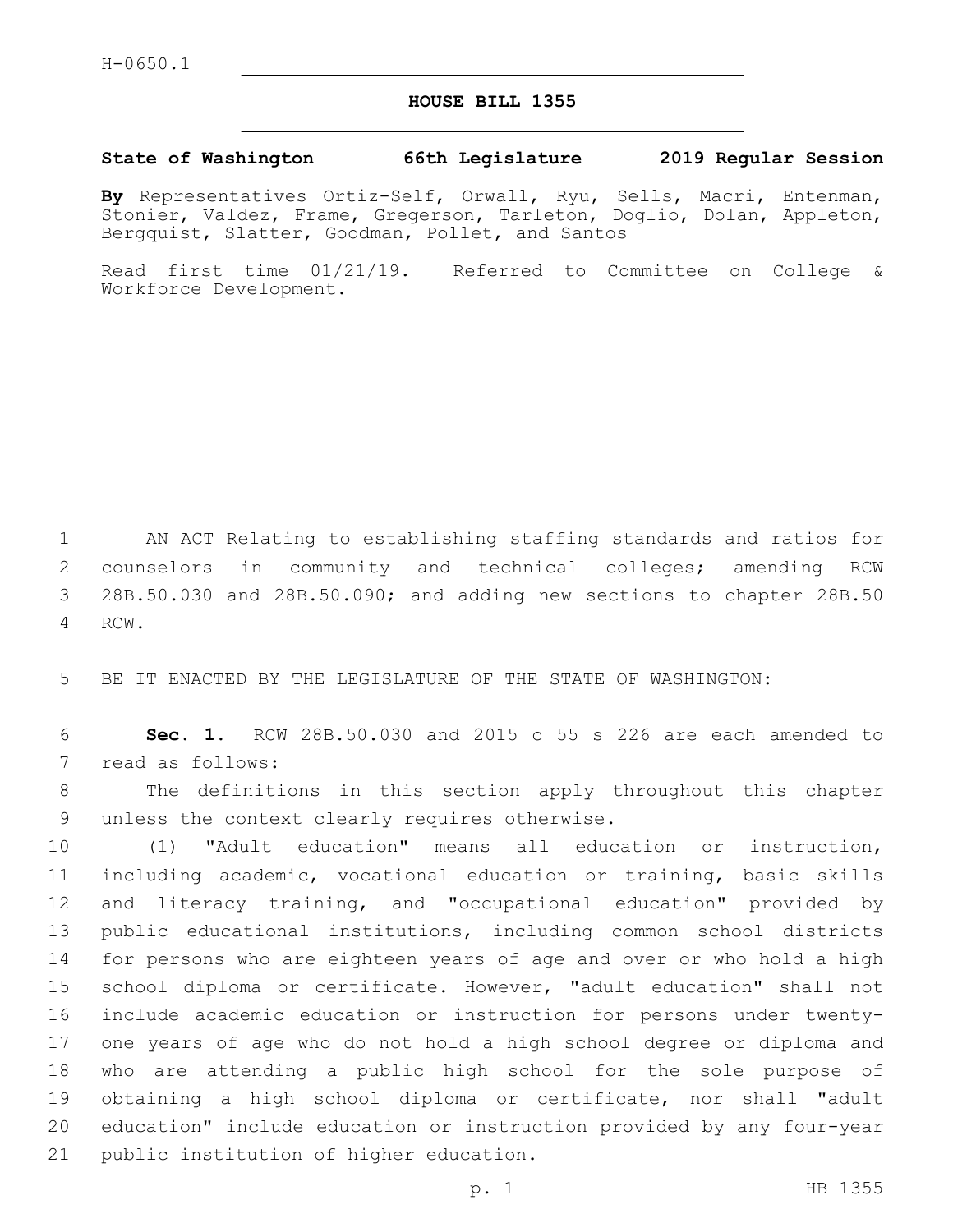(2) "Applied baccalaureate degree" means a baccalaureate degree awarded by a college under RCW 28B.50.810 for successful completion 3 of a program of study that is:

 (a) Specifically designed for individuals who hold an associate of applied science degree, or its equivalent, in order to maximize application of their technical course credits toward the 7 baccalaureate degree; and

 (b) Based on a curriculum that incorporates both theoretical and applied knowledge and skills in a specific technical field.

 (3) "Board" means the workforce training and education 11 coordinating board.

 (4) "Board of trustees" means the local community and technical college board of trustees established for each college district 14 within the state.

 (5) "Center of excellence" means a community or technical college designated by the college board as a statewide leader in industry-specific, community and technical college workforce 18 education and training.

 (6) "College board" means the state board for community and 20 technical colleges created by this chapter.

 (7) "Common school board" means a public school district board of 22 directors.

 (8) "Community college" includes those higher education institutions that conduct education programs under RCW 28B.50.020.

25 (9) "Counselor" means a person employed by a college district who meets the qualifications of section 2 of this act.

27 (10) "Director" means the administrative director for the state 28 system of community and technical colleges.

29 (((410)) (11) "Dislocated forest product worker" means a forest products worker who: (a)(i) Has been terminated or received notice of termination from employment and is unlikely to return to employment in the individual's principal occupation or previous industry because of a diminishing demand for his or her skills in that occupation or industry; or (ii) is self-employed and has been displaced from his or her business because of the diminishing demand for the business' services or goods; and (b) at the time of last separation from employment, resided in or was employed in a rural natural resources 38 impact area.

39  $((+11))$   $(12)$  "Dislocated salmon fishing worker" means a finfish products worker who: (a)(i) Has been terminated or received notice of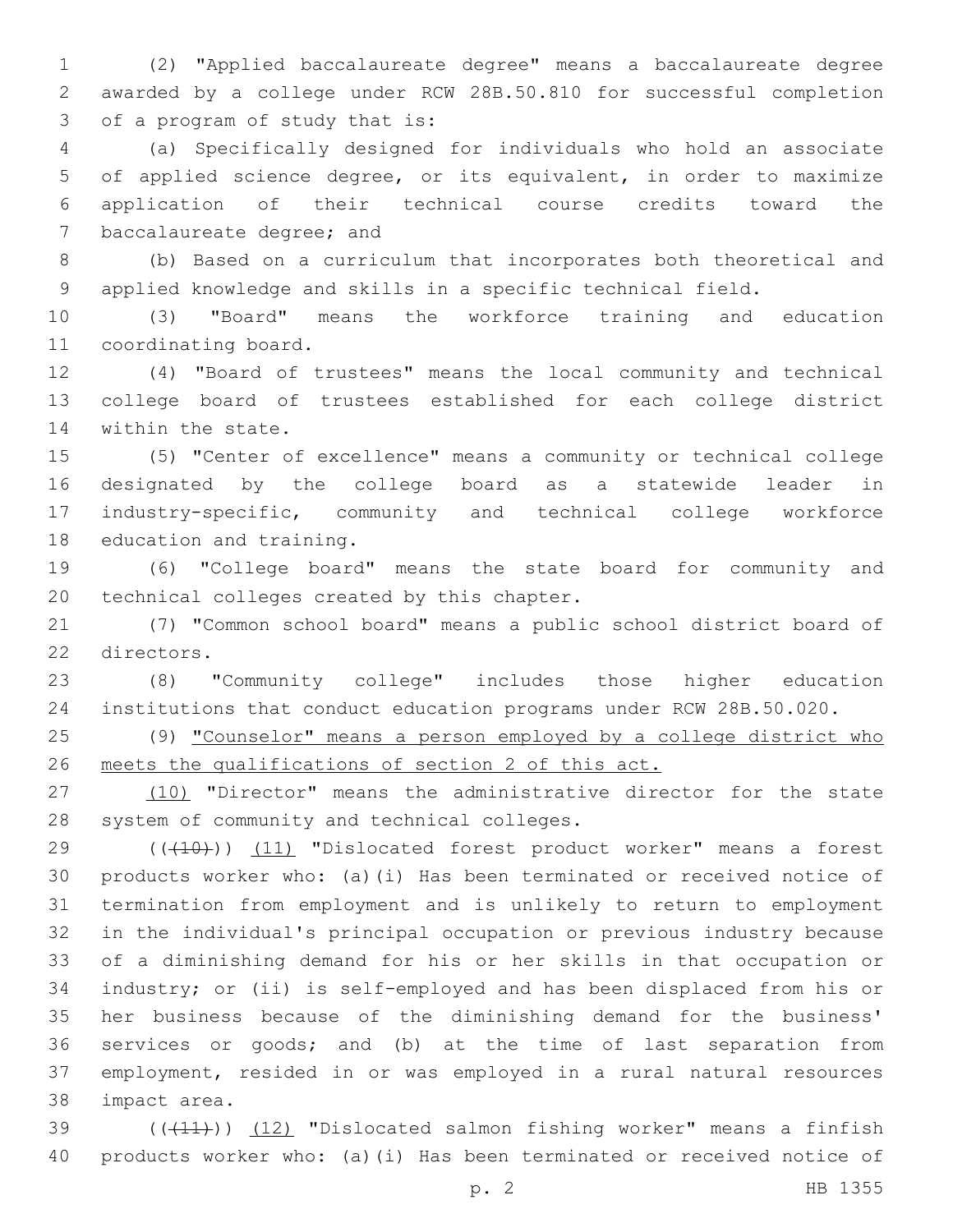termination from employment and is unlikely to return to employment in the individual's principal occupation or previous industry because of a diminishing demand for his or her skills in that occupation or industry; or (ii) is self-employed and has been displaced from his or her business because of the diminishing demand for the business's services or goods; and (b) at the time of last separation from employment, resided in or was employed in a rural natural resources 8 impact area.

9 (( $(12)$ )) (13) "District" means any one of the community and technical college districts created by this chapter.

11 ((+13))) (14) "Forest products worker" means a worker in the forest products industries affected by the reduction of forest fiber enhancement, transportation, or production. The workers included within this definition shall be determined by the employment security department, but shall include workers employed in the industries assigned the major group standard industrial classification codes "24" and "26" and the industries involved in the harvesting and management of logs, transportation of logs and wood products, processing of wood products, and the manufacturing and distribution of wood processing and logging equipment. The commissioner may adopt rules further interpreting these definitions. For the purposes of this subsection, "standard industrial classification code" means the 23 code identified in RCW 50.29.025(3).

24 (((14))) (15) "High employer demand program of study" means an apprenticeship, or an undergraduate or graduate certificate or degree program in which the number of students prepared for employment per year from in-state institutions is substantially less than the number of projected job openings per year in that field, statewide or in a 29 substate region.

30 (( $(15)$ )) (16) "K-12 system" means the public school program 31 including kindergarten through the twelfth grade.

32 (((416)) (17) "Occupational education" means education or training that will prepare a student for employment that does not require a baccalaureate degree, and education and training that will prepare a student for transfer to bachelor's degrees in professional fields, subject to rules adopted by the college board.

37 (((417))) (18) "Qualified institutions of higher education" means: (a) Washington public community and technical colleges;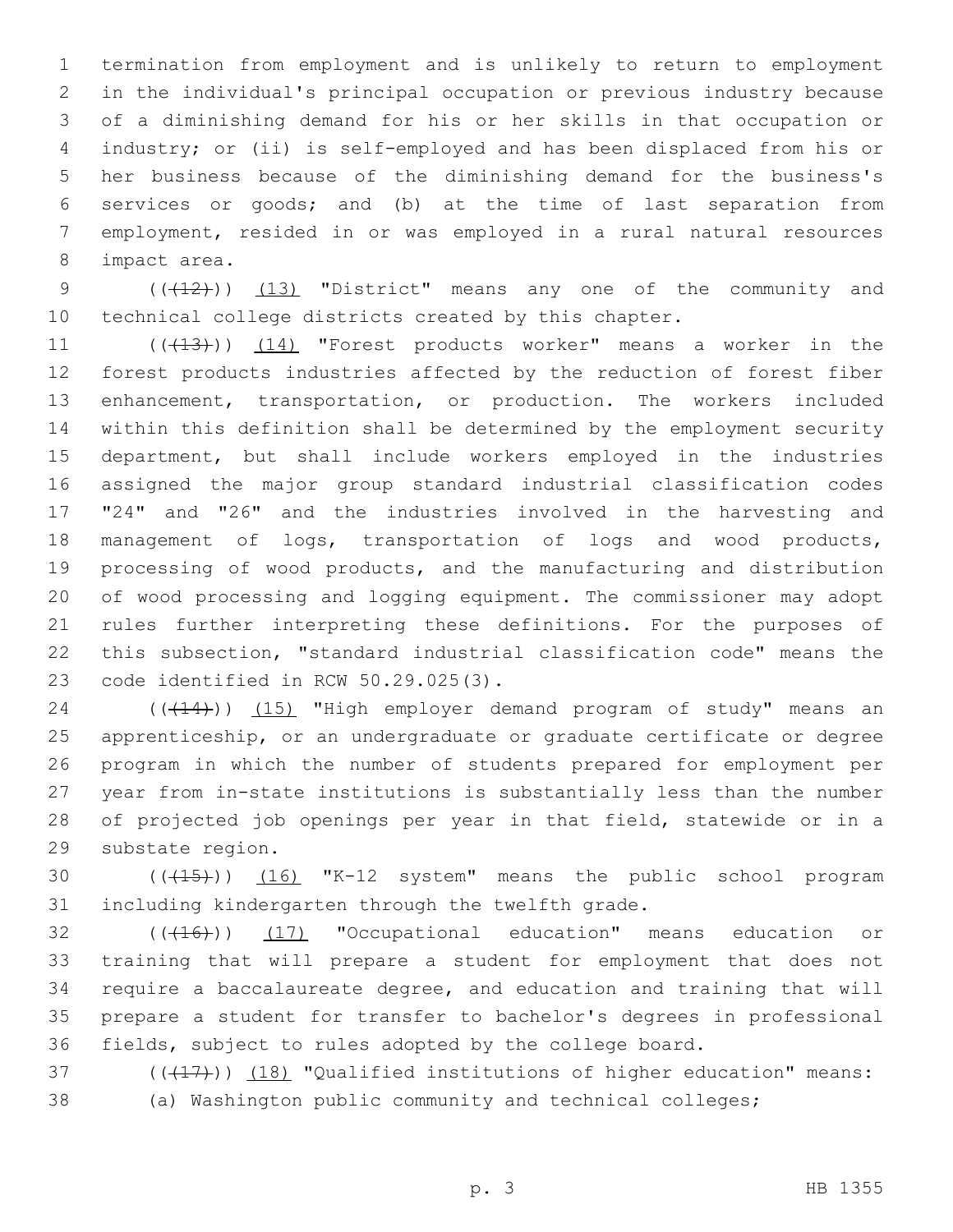(b) Private career schools that are members of an accrediting association recognized by rule of the student achievement council for 3 the purposes of chapter 28B.92 RCW; and

 (c) Washington state apprenticeship and training council-approved 5 apprenticeship programs.

6 (( $(18)$ )) (19) "Rural natural resources impact area" means:

 (a) A nonmetropolitan county, as defined by the 1990 decennial census, that meets three of the five criteria set forth in subsection  $($   $($   $($   $($   $+$   $20)$  of this section;

 (b) A nonmetropolitan county with a population of less than forty thousand in the 1990 decennial census, that meets two of the five 12 criteria as set forth in subsection  $((+19))$   $(20)$  of this section; or

 (c) A nonurbanized area, as defined by the 1990 decennial census, that is located in a metropolitan county that meets three of the five 15 criteria set forth in subsection  $((+19))$   $(20)$  of this section.

16 (((19)) (20) For the purposes of designating rural natural resources impact areas, the following criteria shall be considered:

 (a) A lumber and wood products employment location quotient at or 19 above the state average;

 (b) A commercial salmon fishing employment location quotient at 21 or above the state average;

 (c) Projected or actual direct lumber and wood products job 23 losses of one hundred positions or more;

 (d) Projected or actual direct commercial salmon fishing job 25 losses of one hundred positions or more; and

 (e) An unemployment rate twenty percent or more above the state average. The counties that meet these criteria shall be determined by the employment security department for the most recent year for which data is available. For the purposes of administration of programs under this chapter, the United States post office five-digit zip code delivery areas will be used to determine residence status for eligibility purposes. For the purpose of this definition, a zip code delivery area of which any part is ten miles or more from an urbanized area is considered nonurbanized. A zip code totally surrounded by zip codes qualifying as nonurbanized under this definition is also considered nonurbanized. The office of financial management shall make available a zip code listing of the areas to all agencies and organizations providing services under this chapter.

39 (((20))) (21) "Salmon fishing worker" means a worker in the finfish industry affected by 1994 or future salmon disasters. The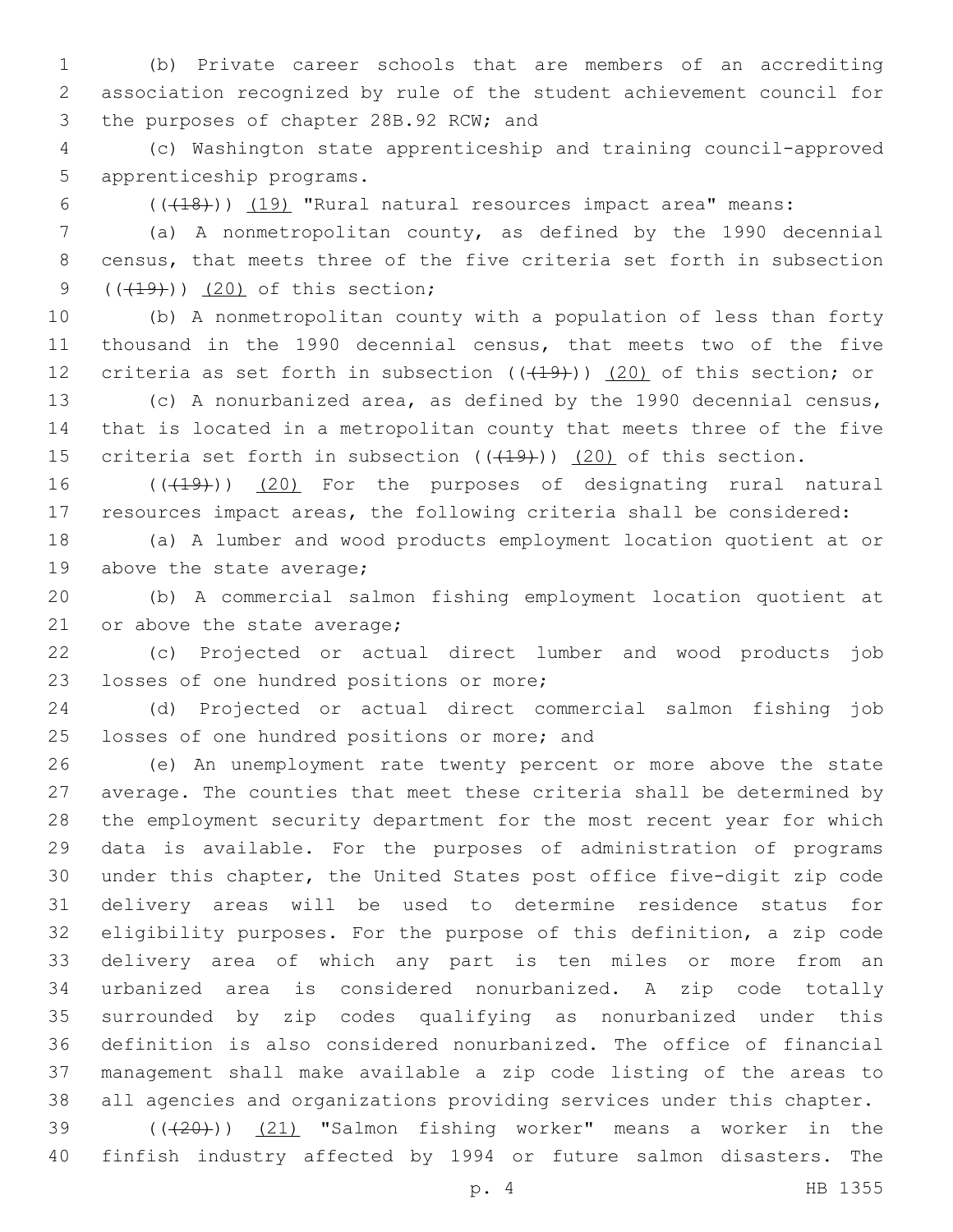workers included within this definition shall be determined by the employment security department, but shall include workers employed in the industries involved in the commercial and recreational harvesting of finfish including buying and processing finfish. The commissioner may adopt rules further interpreting these definitions.

6  $((+21))$   $(22)$  "System" means the state system of community and technical colleges, which shall be a system of higher education.

8 (( $(22)$ )) (23) "Technical college" includes those higher education institutions with the mission of conducting occupational education, basic skills, literacy programs, and offering on short notice, when appropriate, programs that meet specific industry needs. For purposes of this chapter, technical colleges shall include the following college districts as created in RCW 28B.50.040: The twenty-fifth college district, the twenty-sixth college district, the twenty- seventh college district, the twenty-eighth college district, and the 16 twenty-ninth college district.

 NEW SECTION. **Sec. 2.** A new section is added to chapter 28B.50 18 RCW to read as follows:

 (1) Except as provided in subsection (2) of this section, to be a counselor for the purposes of this chapter and RCW 28B.52.020, an individual must meet the following minimum criteria:

 (a) Have a master's degree in counseling or related field from a 23 regionally accredited university;

 (b) Have completed a supervised counseling practicum and internship with an average of one hour per week of individual or triadic supervision and that consists of: (i) A minimum of one hundred practicum hours with at least forty of the total hours being in direct service; and (ii) a minimum of seven hundred on-site internship hours with at least two hundred eighty of the total hours 30 being direct service;

 (c) Have completed coursework with content covering the following 32 areas:

(i) Professional counseling orientation and ethical practice;

34 (ii) Social and cultural diversity;

35 (iii) Human growth and development;

36 (iv) Career development; and

37 (v) Counseling and helping relationships; and

 (d) Have completed coursework with content covering at least two 39 of the following areas: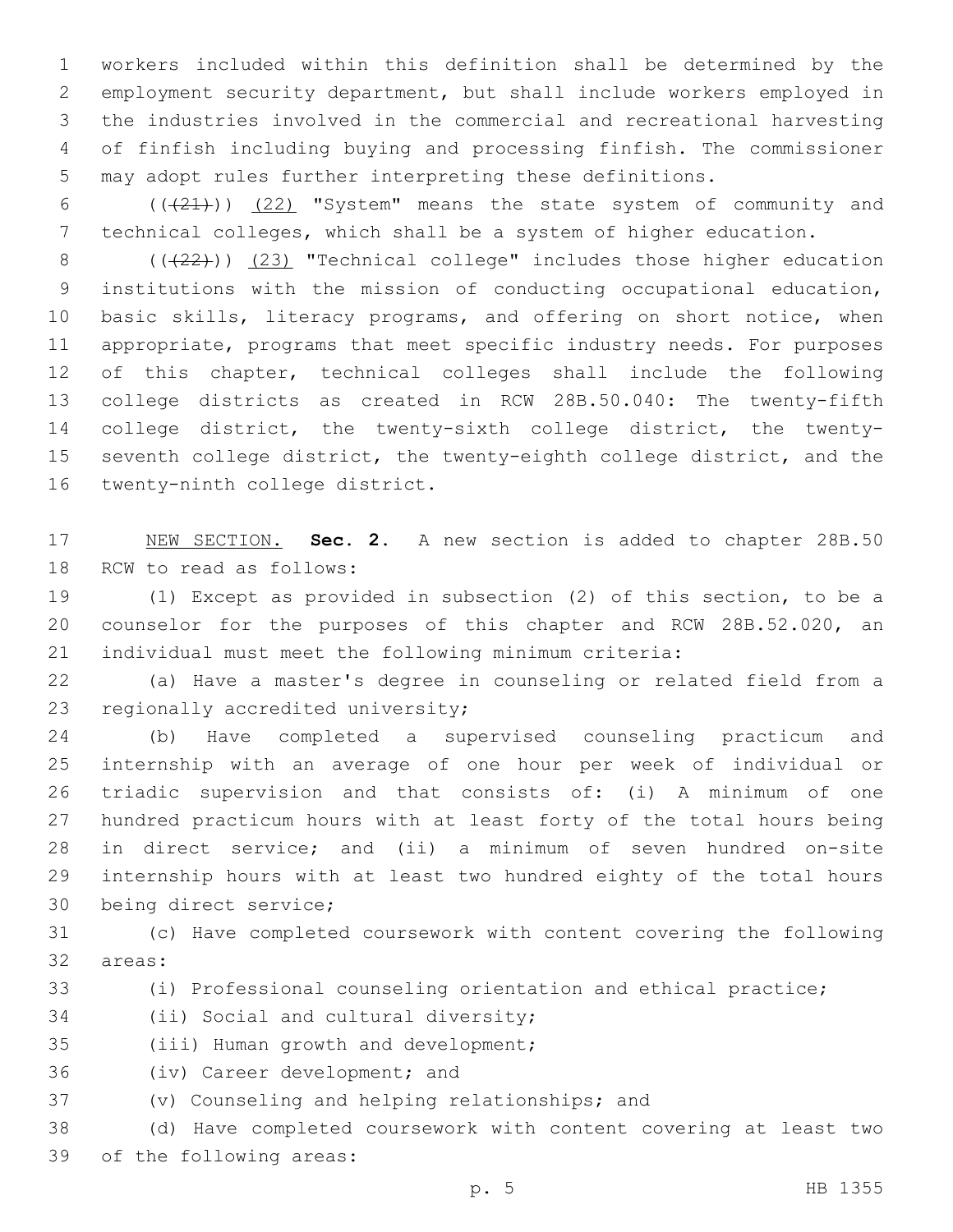(i) Group counseling and group work;1

2 (ii) Assessment and testing;

(iii) Research and program evaluation.3

 (2) The requirements in subsection (1) of this section do not apply to an individual employed by a college district as a counselor 6 before the effective date of this section.

 NEW SECTION. **Sec. 3.** A new section is added to chapter 28B.50 8 RCW to read as follows:

 (1) Beginning the fall academic quarter of 2020, every community and technical college must have and maintain a staffing ratio of no more than nine hundred students to one full-time equivalent counselor, based on the previous fall quarter's unduplicated student 13 head count.

 (2) The ratio required under this section applies to counselor positions that are state-funded. Counselor positions that are funded by sources other than state funds may not be counted when determining if a community or technical college has met the student-to-counselor 18 ratio requirement.

 (3) The college board shall include data on each community and technical college's student-to-counselor ratio in its annual fall 21 quarter enrollment and staffing report.

 **Sec. 4.** RCW 28B.50.090 and 2013 c 57 s 1 are each amended to 23 read as follows:

 The college board shall have general supervision and control over the state system of community and technical colleges. In addition to the other powers and duties imposed upon the college board by this chapter, the college board shall be charged with the following 28 powers, duties and responsibilities:

 (1) Review the budgets prepared by the boards of trustees, prepare a single budget for the support of the state system of community and technical colleges and adult education, and submit this budget to the governor as provided in RCW 43.88.090;

 (2) Establish guidelines for the disbursement of funds; and receive and disburse such funds for adult education and maintenance and operation and capital support of the college districts in conformance with the state and district budgets, and in conformance 37 with chapter 43.88 RCW;

(3) Ensure, through the full use of its authority: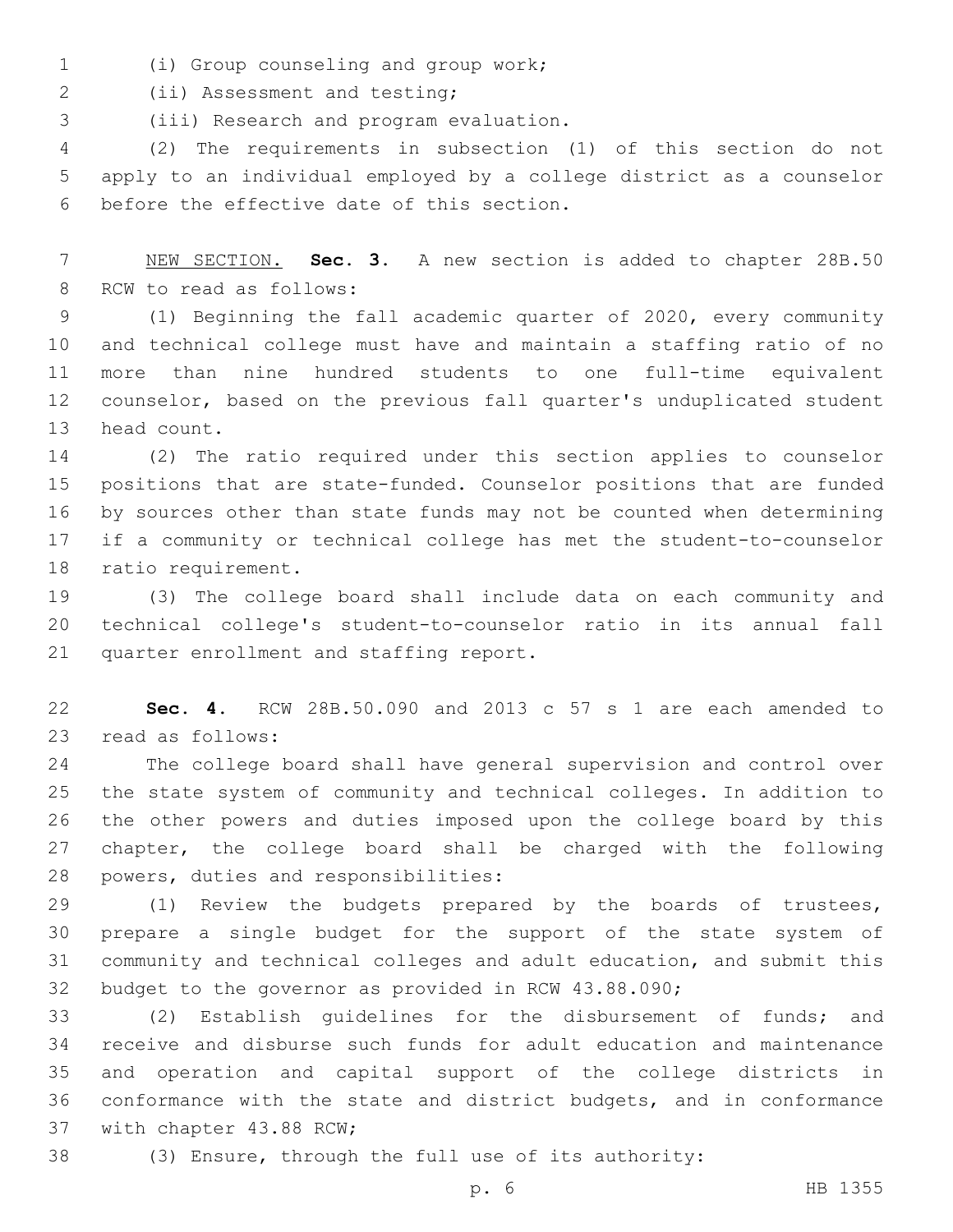(a) That each college district, in coordination with colleges, within a regional area, shall offer thoroughly comprehensive educational, training, and service programs to meet the needs of both the communities and students served by combining high standards of excellence in academic transfer courses; realistic and practical courses in occupational education, both graded and ungraded; and community services of an educational, cultural, and recreational nature; and adult education, including basic skills and general, family, and workforce literacy programs and services;

 (b) That each college district shall maintain an open-door policy, to the end that no student will be denied admission because of the location of the student's residence or because of the student's educational background or ability; that, insofar as is practical in the judgment of the college board, curriculum offerings will be provided to meet the educational and training needs of the 16 community generally and the students thereof; and that all students, regardless of their differing courses of study, will be considered, known and recognized equally as members of the student body: PROVIDED, That the administrative officers of a community or technical college may deny admission to a prospective student or attendance to an enrolled student if, in their judgment, the student would not be competent to profit from the curriculum offerings of the college, or would, by his or her presence or conduct, create a disruptive atmosphere within the college not consistent with the purposes of the institution. This subsection (3)(b) shall not apply to competency, conduct, or presence associated with a disability in a person twenty-one years of age or younger attending a technical 28 college;

 (c) That each college district, in coordination with colleges, meet and maintain the student-to-counselor ratio required under 31 section 3 of this act;

 (4) Prepare a comprehensive master plan for the development of community and technical college education and training in the state; and assist the office of financial management in the preparation of enrollment projections to support plans for providing adequate college facilities in all areas of the state. The master plan shall include implementation of the vision, goals, priorities, and strategies in the statewide strategic master plan for higher education under RCW 28B.76.200 based on the community and technical college system's role and mission. The master plan shall also contain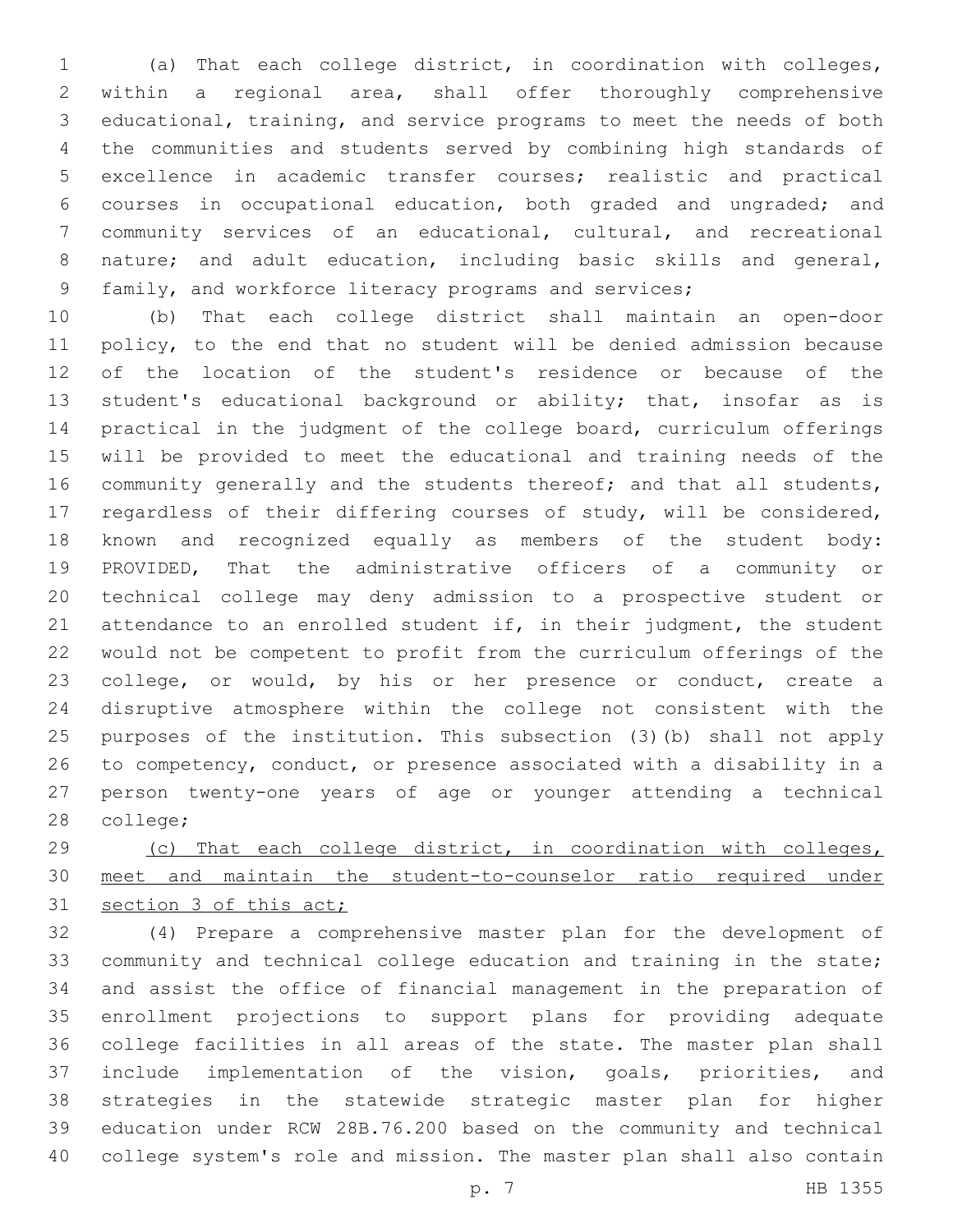measurable performance indicators and benchmarks for gauging progress 2 toward achieving the goals and priorities;

 (5) Define and administer criteria and guidelines for the establishment of new community and technical colleges or campuses 5 within the existing districts;

 (6) Establish criteria and procedures for modifying district boundary lines and consolidating district structures to form multiple campus districts consistent with the purposes set forth in RCW 28B.50.020 as now or hereafter amended and in accordance therewith 10 make such changes as it deems advisable;

 (7) Establish minimum standards to govern the operation of the 12 community and technical colleges with respect to:

 (a) Qualifications and credentials of instructional and key administrative personnel, except as otherwise provided in the state 15 plan for vocational education;

 (b) Internal budgeting, accounting, auditing, and financial procedures as necessary to supplement the general requirements 18 prescribed pursuant to chapter 43.88 RCW;

 (c) The content of the curriculums and other educational and training programs, and the requirement for degrees and certificates 21 awarded by the colleges;

22 (d) Standard admission policies;

(e) Eligibility of courses to receive state fund support; and

 (f) Common student identifiers such that once a student has enrolled at any community or technical college he or she retains the same student identification upon transfer to any college district;

 (8) Encourage colleges to use multiple measures to determine whether a student must enroll in a precollege course including, but not limited to, placement tests, the SAT, high school transcripts, college transcripts, or initial class performance, and require colleges to post all the available options for course placement on 32 their web site and in their admissions materials;

 (9) Establish and administer criteria and procedures for all capital construction including the establishment, installation, and expansion of facilities within the various college districts;

 (10) Encourage innovation in the development of new educational and training programs and instructional methods; coordinate research 38 efforts to this end; and disseminate the findings thereof;

 (11) Exercise any other powers, duties and responsibilities necessary to carry out the purposes of this chapter;